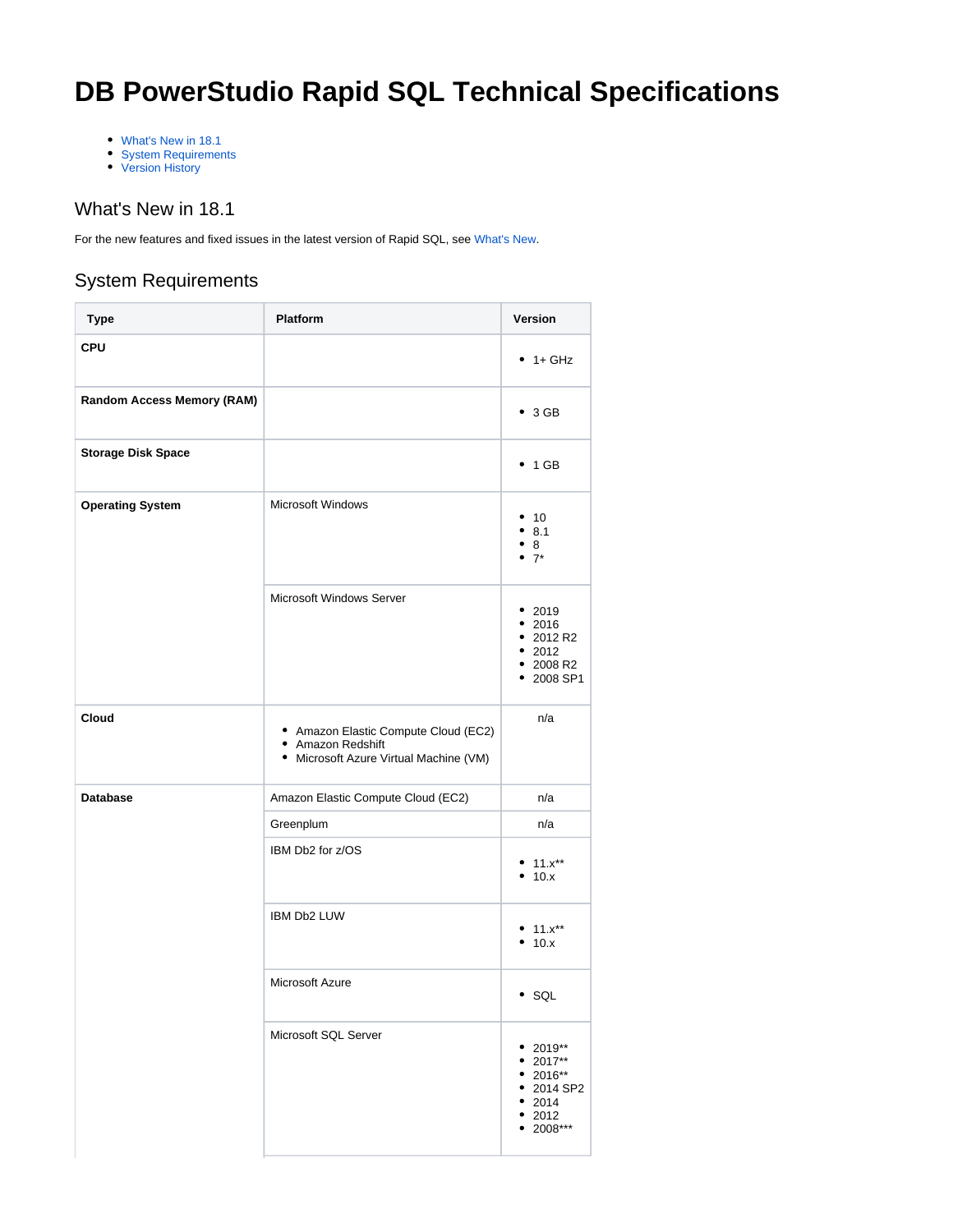| MySQL      | 8.0             |
|------------|-----------------|
|            | 5.7<br>4.x      |
| Oracle     | .21c            |
|            | $+19c$          |
|            | • 18c           |
|            | • 12c R2        |
|            | • 12c           |
|            | • 11g R2        |
|            | $11g***$        |
|            | $10g***$        |
| PostgreSQL |                 |
|            | $'$ 13          |
|            | $-12$<br>• 11.2 |
|            | • 10.7          |
|            | $9.10 - 9.3$    |
|            |                 |
| Sybase ASE | 16.0            |
|            | 15.7            |
|            |                 |
| Sybase IQ  | 16.0            |
|            | 15.4            |
|            |                 |
|            |                 |

\* Microsoft Windows 7 provides two user types: Standard users and Administrators. Rapid SQL can be installed or uninstalled by an administrator or by a standard users using an administrator token. Standard users can run Rapid SQL. for the purpose of running Rapid SQL, default standard user token privileges should not be modified. Modifying standard user token privileges can result in licensing issues which will prevent Rapid SQL form operating properly.

\*\* Rapid SQL supports only a subset of features and functions for this database version.

\*\*\* Support for this version is nearing end of life and may not be available in subsequent Rapid SQL releases.

## <span id="page-1-0"></span>Version History

- [Version 18.0](#page-1-1)
- [Version 17.1.0](#page-1-2)
- [Version 17.0.4](#page-1-3)
- [Version 17.0.3](#page-1-4) [Version 17.0.2](#page-2-0)
- [Version 17.0.0](#page-2-1)
- [Version 16.6.1](#page-2-2)
- [Version 16.6.0](#page-2-3)
- [Version 16.5 \(2016+\)](#page-2-4)
- [Version 16.0 \(2016\)](#page-2-5)

#### <span id="page-1-1"></span>**Version 18.0**

Adds support for Amazon Redshift cloud data warehouse

#### <span id="page-1-2"></span>**Version 17.1.0**

- Supports:
	- Windows Server 2019
	- SQL Server 2014 SP2
	- Oracle 11g R2
	- PostgreSQL 12

## <span id="page-1-4"></span><span id="page-1-3"></span>**Version 17.0.4**

- Supports:
	- Oracle 19c
	- PostgreSQL 11.2
	- SQL Server 2019